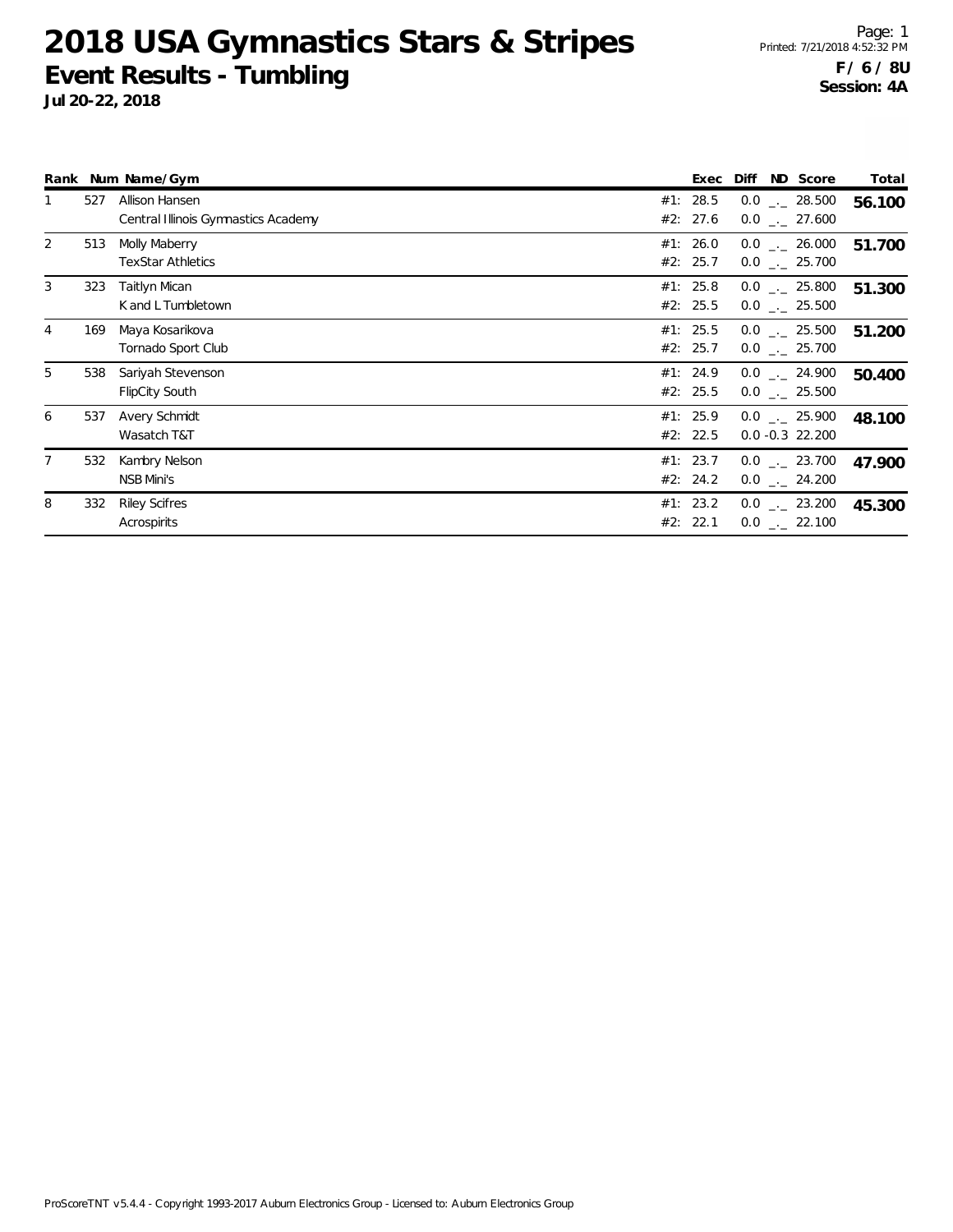|     | Rank Num Name/Gym  |  |  | Exec Diff ND Score    | Total                                    |
|-----|--------------------|--|--|-----------------------|------------------------------------------|
|     | 519 Soren Campbell |  |  |                       | #1: 27.1 0.0 $\frac{1}{2}$ 27.100 52.900 |
|     | NSB Mini's         |  |  | #2: 25.8 0.0 . 25.800 |                                          |
| 433 | Ethan Gordon       |  |  |                       | #1: 24.5  0.0 -0.3  24.200  48.200       |
|     | World Elite        |  |  | #2: 24.0 0.0 . 24.000 |                                          |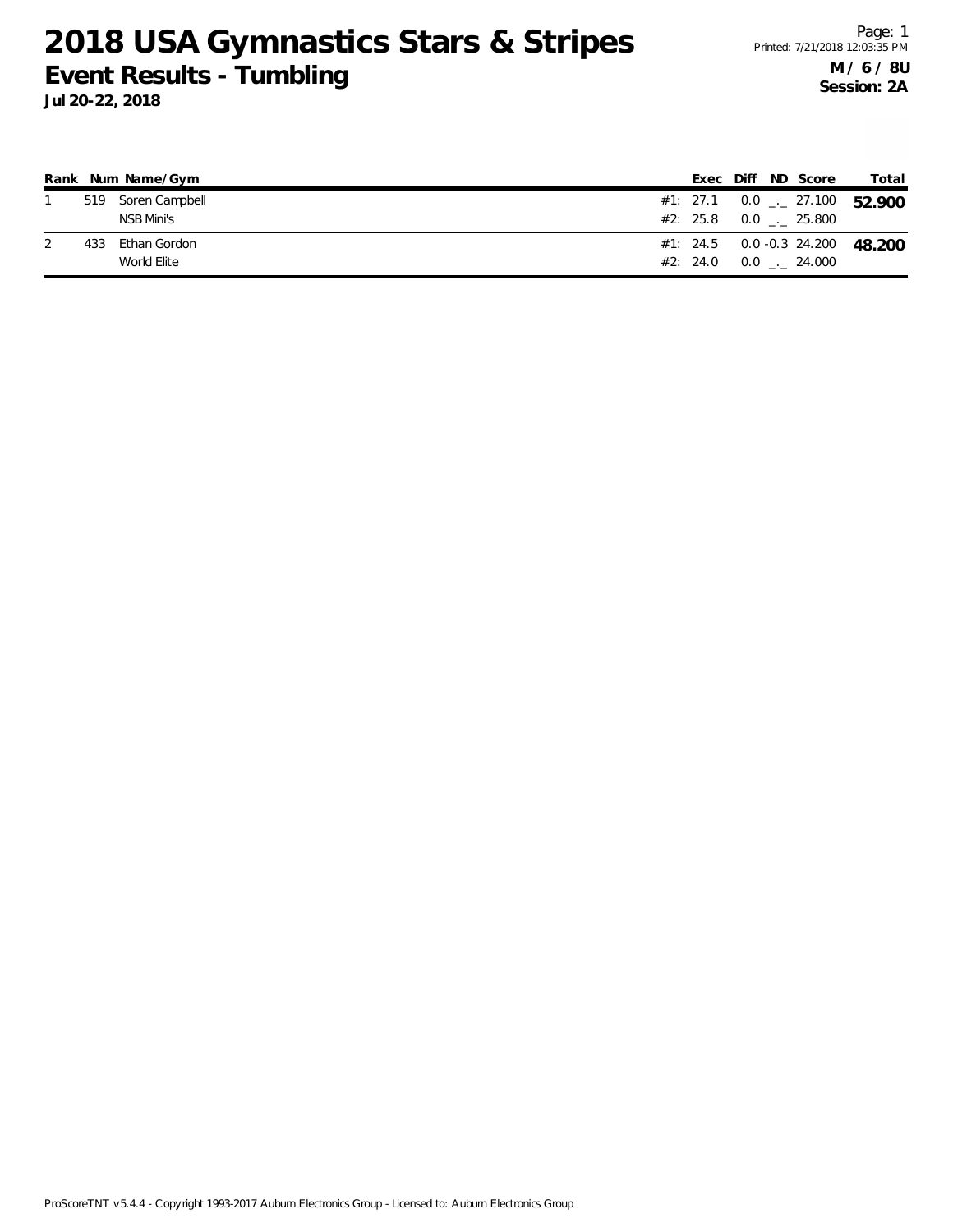|     |     | Rank Num Name/Gym                   | Exec       |  | Diff ND Score                | Total  |
|-----|-----|-------------------------------------|------------|--|------------------------------|--------|
| 1   | 333 | Ali Smith                           | #1: $28.0$ |  | $0.0$ _ 28.000               | 56.500 |
|     |     | Midwest Training                    | #2: 28.5   |  | $0.0$ _._ 28.500             |        |
| 2   | 529 | Adeline Little                      | #1: 27.2   |  | $0.0$ _ 27.200               | 54.100 |
|     |     | Central Illinois Gymnastics Academy | #2: 26.9   |  | $0.0$ $_{\leftarrow}$ 26.900 |        |
| 3   | 317 | Maya Goode                          | #1: 26.9   |  | $0.0$ _ 26.900               | 53.900 |
|     |     | Eagle Gymnastics Academy            | #2: 27.0   |  | $0.0$ _ 27.000               |        |
| 4   | 314 | Kylee Erwin                         | #1: 26.1   |  | $0.0$ _ 26.100               | 52.800 |
|     |     | Naples Progressive Gymnastics       | #2: 26.7   |  | $0.0$ _ 26.700               |        |
| 5   | 318 | Chandler Graham                     | #1: 25.6   |  | $0.0$ _ 25.600               | 51.600 |
|     |     | All American Gymnastics             | #2: 26.0   |  | $0.0$ _ 26.000               |        |
| 6   | 320 | Loghan Majka                        | #1: 25.5   |  | $0.0$ _ 25.500               | 51.100 |
|     |     | Midwest Training                    | #2: 25.6   |  | $0.0$ _ 25.600               |        |
| 7   | 325 | <b>Maddison Parsons</b>             | #1: 24.7   |  | $0.0$ _ 24.700               | 49.900 |
|     |     | Texas Tumblers Gymnastics           | #2: 25.2   |  | $0.0$ _ 25.200               |        |
| 8   | 340 | Lyla Lamoureux                      | #1: 25.5   |  | $0.0$ _._ 25.500             | 49.100 |
|     |     | Gymnast Factory                     | #2: 23.6   |  | $0.0$ _ 23.600               |        |
| 9   | 343 | Madelynn Wagner                     | #1: 25.0   |  | $0.0$ _ 25.000               | 48.800 |
|     |     | K and L Tumbletown                  | #2: 23.8   |  | $0.0$ _ 23.800               |        |
| 10  | 525 | Emani Freeman                       | #1: 24.2   |  | $0.0 - 0.6$ 23.600           | 48.600 |
|     |     | FlipCity South                      | #2: 25.0   |  | $0.0$ _ 25.000               |        |
| 11  | 512 | Addysin Carnesecca                  | #1: $23.8$ |  | $0.0$ _ 23.800               | 47.900 |
|     |     | <b>Texas Tumbleweeds</b>            | #2: 24.1   |  | $0.0$ _ 24.100               |        |
| 12T | 535 | Brianna Richardson                  | #1: 23.6   |  | $0.0$ _ 23.600               | 47.600 |
|     |     | Infinite Bounds                     | #2: 24.0   |  | $0.0$ _ 24.000               |        |
| 13T | 540 | Amir Wilkerson                      | #1: 24.3   |  | $0.0$ $_{\leftarrow}$ 24.300 | 47.600 |
|     |     | <b>FlipCity South</b>               | #2: 23.3   |  | $0.0$ _ 23.300               |        |
| 14  | 322 | MeiLin Meyer                        | #1: 22.8   |  | $0.0$ _ 22.800               | 46.400 |
|     |     | <b>MJM Studios</b>                  | #2: 23.6   |  | $0.0$ _ 23.600               |        |
| 15  | 345 | Kylee Kent                          | #1: 22.7   |  | $0.0$ _ 22.700               | 46.300 |
|     |     | <b>High Uinta Gymnastics</b>        | #2: 23.6   |  | $0.0$ _ 23.600               |        |
| 16  | 342 | Kseniya Vapnik                      | #1: 24.3   |  | $0.0$ _ 24.300               | 46.200 |
|     |     | Tornado Sport Club                  | #2: 21.9   |  | $0.0$ _._ 21.900             |        |
| 17  | 522 | Ashton Craft                        | #1: 23.0   |  | $0.0$ _ 23.000               | 45.900 |
|     |     | Taylor Tumbling                     | #2: 22.9   |  | $0.0$ _ 22.900               |        |
| 18  | 327 | Destiny Powell                      | #1: 22.2   |  | $0.0$ _ 22.200               | 45.200 |
|     |     | Millers Gymnastics Academy          | #2: 23.0   |  | $0.0$ _ 23.000               |        |
| 19  | 338 | Emily Harrison                      | #1: 21.7   |  | $0.0$ $_{-}$ 21.700          | 45.100 |
|     |     | All American Gymnastics             | #2: 23.4   |  | $0.0$ _ 23.400               |        |
| 20  | 319 | Reese Jenkins                       | #1: 20.3   |  | $0.0$ - 20.300               | 44.300 |
|     |     | <b>Texas Tumbleweeds</b>            | #2: 24.0   |  | $0.0$ _ 24.000               |        |
| 21  | 514 | Presley Taylor                      | #1: 21.3   |  | $0.0$ _ 21.300               | 42.100 |
|     |     | <b>TexStar Athletics</b>            | #2: 20.8   |  | $0.0$ _ 20.800               |        |
|     |     |                                     |            |  |                              |        |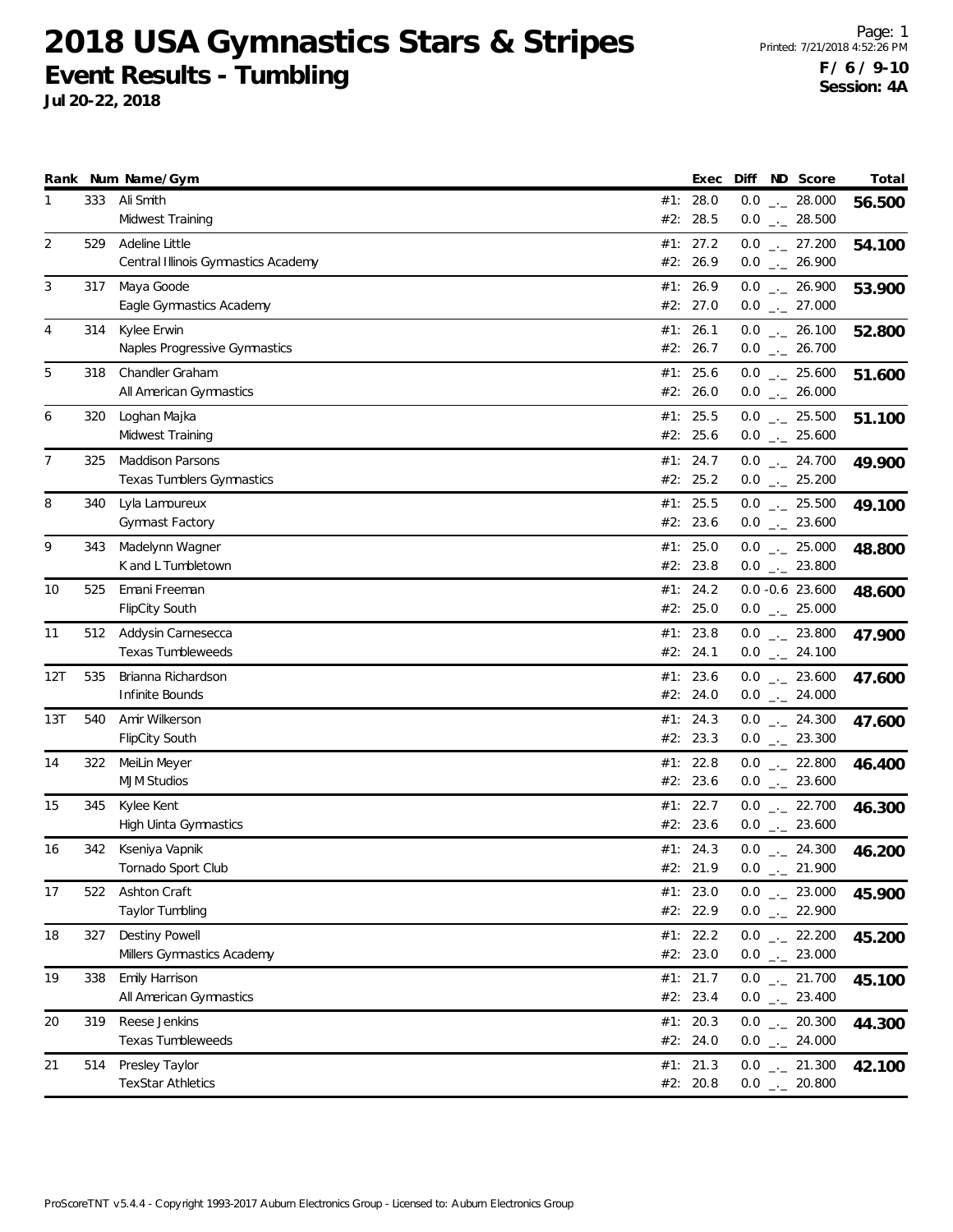|                |     | Rank Num Name/Gym                                   | Exec Diff            |  | ND Score                               | Total  |
|----------------|-----|-----------------------------------------------------|----------------------|--|----------------------------------------|--------|
|                | 167 | Carter Garn<br>Wasatch T&T                          | #1: 26.4<br>#2: 26.6 |  | $0.0$ _._ 26.400<br>$0.0$ _. 26.600    | 53.000 |
| 2              | 436 | Austin Schaezler<br>Tornado Sport Club              | #1: 26.2<br>#2: 25.8 |  | $0.0$ _. 26.200<br>$0.0$ _. 25.800     | 52.000 |
| 3              | 437 | Ari Spruell<br>Desert Gymcats                       | #1: 25.9<br>#2: 25.8 |  | $0.0$ . 25.900<br>$0.0$ . 25.800       | 51.700 |
| $\overline{4}$ | 427 | Rafael Pikofsky-Christiansen<br>Dynamite Gymnastics | #1: 25.9<br>#2: 25.5 |  | $0.0$ _._ 25.900<br>$0.0$ . 25.500     | 51.400 |
| 5              | 316 | Ryan Gonzales<br>Air Extreme                        | #1: 25.0<br>#2: 25.5 |  | $0.0$ _._ 25.000<br>$0.0$ _. 25.500    | 50.500 |
| 6              | 334 | Tyler Thomas<br>Vargas Academy                      | #1: 23.8<br>#2: 22.8 |  | $0.0$ _._ 23.800<br>$0.0 - 0.3$ 22.500 | 46.300 |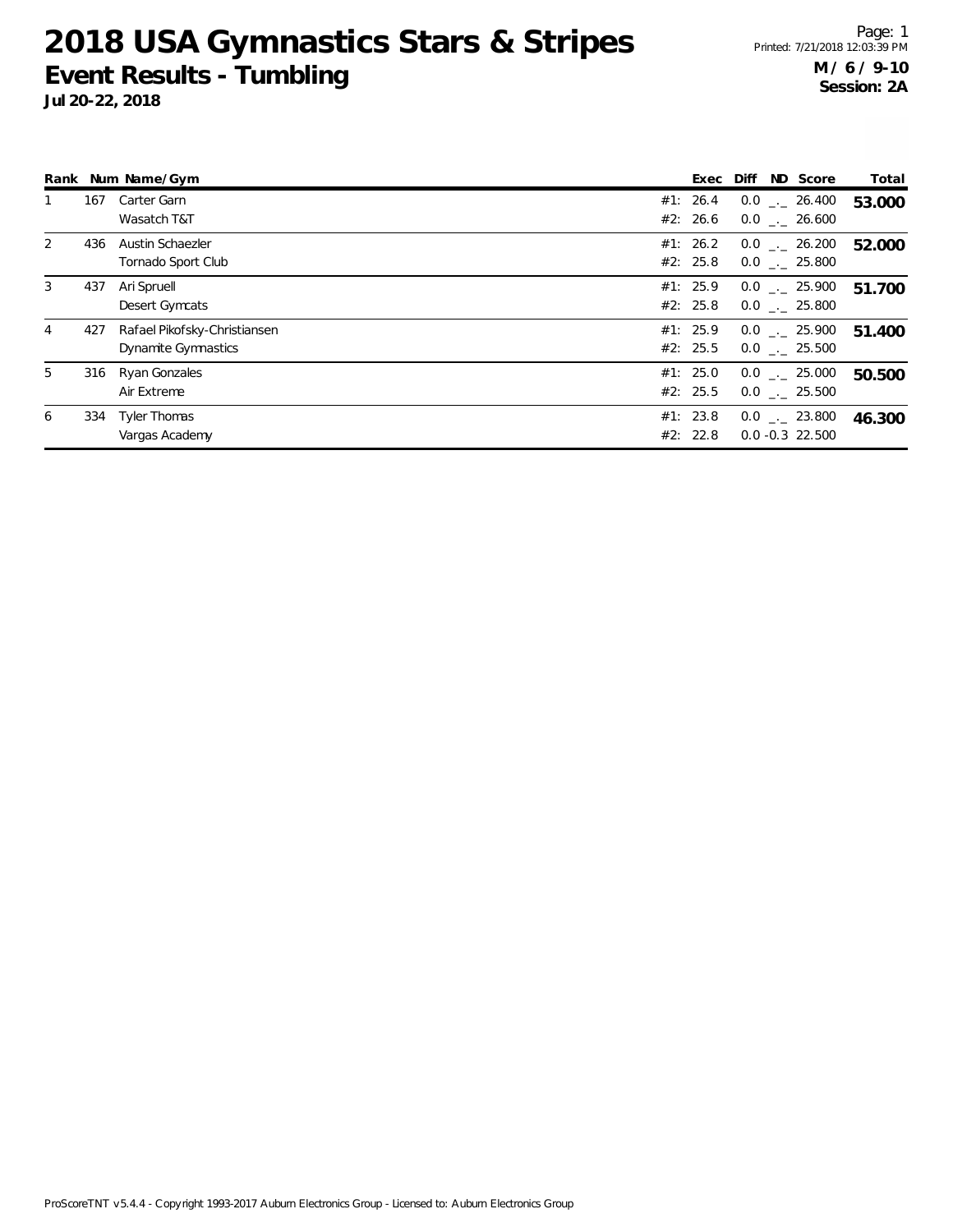|     |     | Rank Num Name/Gym                                   |     | Exec                 |          | Diff ND Score                                                | Total  |
|-----|-----|-----------------------------------------------------|-----|----------------------|----------|--------------------------------------------------------------|--------|
| 1   | 304 | Diana Flechsig<br>Above The Bar Athletics           |     | #1: 28.0<br>#2: 27.3 |          | $0.0$ $0.0$ 28.000<br>$0.0$ $_{-}$ 27.300                    | 55.300 |
| 2   | 335 | Kahlen Whitley<br>Air Extreme                       |     | #1: 27.1<br>#2: 27.0 |          | $0.0$ _ 27.100<br>$0.0$ _ 27.000                             | 54.100 |
| 3   | 531 | DarLynn Meaders<br>Chicago Park Dist                |     | #1: 26.1<br>#2: 27.7 |          | $0.0$ $0.0$ 26.100<br>0.0 0.0 27.700                         | 53.800 |
| 4   | 171 | Kylie Jolly<br>Air Extreme                          |     | #1: 27.1<br>#2: 26.6 |          | $0.0$ $_{\leftarrow}$ 27.100<br>$0.0$ _ 26.600               | 53.700 |
| 5   | 307 | Claire Litz<br><b>Acrotex Gymnastics</b>            |     | #1: 27.0<br>#2: 25.8 |          | $0.0$ _ 27.000<br>$0.0$ _ 25.800                             | 52.800 |
| 6   | 324 | Olivia Olson<br>Eagle Gymnastics Academy            |     | #1: 26.1<br>#2: 26.6 |          | $0.0$ _ 26.100<br>$0.0$ _ 26.600                             | 52.700 |
| 7   | 331 | Grace Rodriguez<br><b>Texas Twisters</b>            |     | #1: 26.2<br>#2: 24.6 |          | $0.0$ $0.0$ $26.200$<br>$0.0$ _ 24.600                       | 50.800 |
| 8   | 336 | Luanne Zhang<br>360iGym                             |     | #1: 25.6<br>#2: 25.1 |          | $0.0$ _ 25.600<br>$0.0$ $_{\leftarrow}$ 25.100               | 50.700 |
| 9   | 312 | Maddie Brown<br>Airbenders                          |     | #1: 24.1<br>#2: 25.5 |          | $0.0$ _ 24.100<br>$0.0$ _ 25.500                             | 49.600 |
| 10  | 310 | <b>Britlee Boren</b><br>All American Gymnastics     |     | #1: 24.7<br>#2: 24.6 |          | $0.0$ _ 24.700<br>$0.0$ _ 24.600                             | 49.300 |
| 11  | 434 | Maddie Lambert<br>Legacy T&T                        |     | #1: 24.5<br>#2: 24.5 |          | $0.0$ $_{\leftarrow}$ 24.500<br>$0.0$ $_{\leftarrow}$ 24.500 | 49.000 |
| 12  | 337 | Emelia Fox<br><b>MJM Studios</b>                    |     | #1: 23.3<br>#2: 25.2 |          | $0.0$ $_{-}$ 23.300<br>$0.0$ $_{-}$ 25.200                   | 48.500 |
| 13  | 339 | Madalynn House<br>MGA Odessa                        |     | #1: 23.9<br>#2: 24.4 |          | $0.0 - 0.3$ 23.600<br>$0.0$ $0.0$ 24.400                     | 48.000 |
| 14  | 315 | Madelyn Fry<br>Victoria Gymagic Inc.                |     | #1: 23.1<br>#2: 24.8 |          | $0.0$ $_{-}$ 23.100<br>$0.0$ _ 24.800                        | 47.900 |
| 15T | 309 | Meredith Asta<br>Airborne Academy                   |     | #1: 23.0<br>#2: 24.8 |          | $0.0$ _ 23.000<br>$0.0$ _ 24.800                             | 47.800 |
| 16T | 311 | Gracie Brewer<br>Texas Tumbleweeds                  |     | #1: 24.5<br>#2: 23.3 |          | $0.0$ $_{\leftarrow}$ 24.500<br>$0.0$ . 23.300               | 47.800 |
| 17  | 530 | Tegan McCain<br>StarMakers Dance Co.                |     | #1: 23.7<br>#2: 23.9 |          | $0.0$ $_{-}$ 23.700<br>$0.0$ _ 23.900                        | 47.600 |
| 18  | 313 | Ava Bull<br>FreeState Gymnastics                    |     | #1: 24.0<br>#2: 23.3 |          | $0.0$ $0.0$ 24.000<br>$0.0$ _ 23.300                         | 47.300 |
| 19  | 439 | Cate Devlin<br>Eagle Gymnastics Academy             |     | #1: 23.1<br>#2: 24.5 |          | $0.0 -0.6$ 22.500<br>$0.0$ _ 24.500                          | 47.000 |
| 20  | 524 | Marissa Ellison<br>Xtreme Gymnastics and Trampoline |     | #1: 25.1<br>#2: 24.1 |          | $0.0$ _ 25.100<br>$0.0 - 3.0 21.100$                         | 46.200 |
| 21  | 518 | Isabella Pansano<br><b>Acrotex Gymnastics</b>       | #2: | #1: 24.6<br>0.0      | $0.0$ _- | $0.0 -0.6$ 24.000<br>0.000                                   | 24.000 |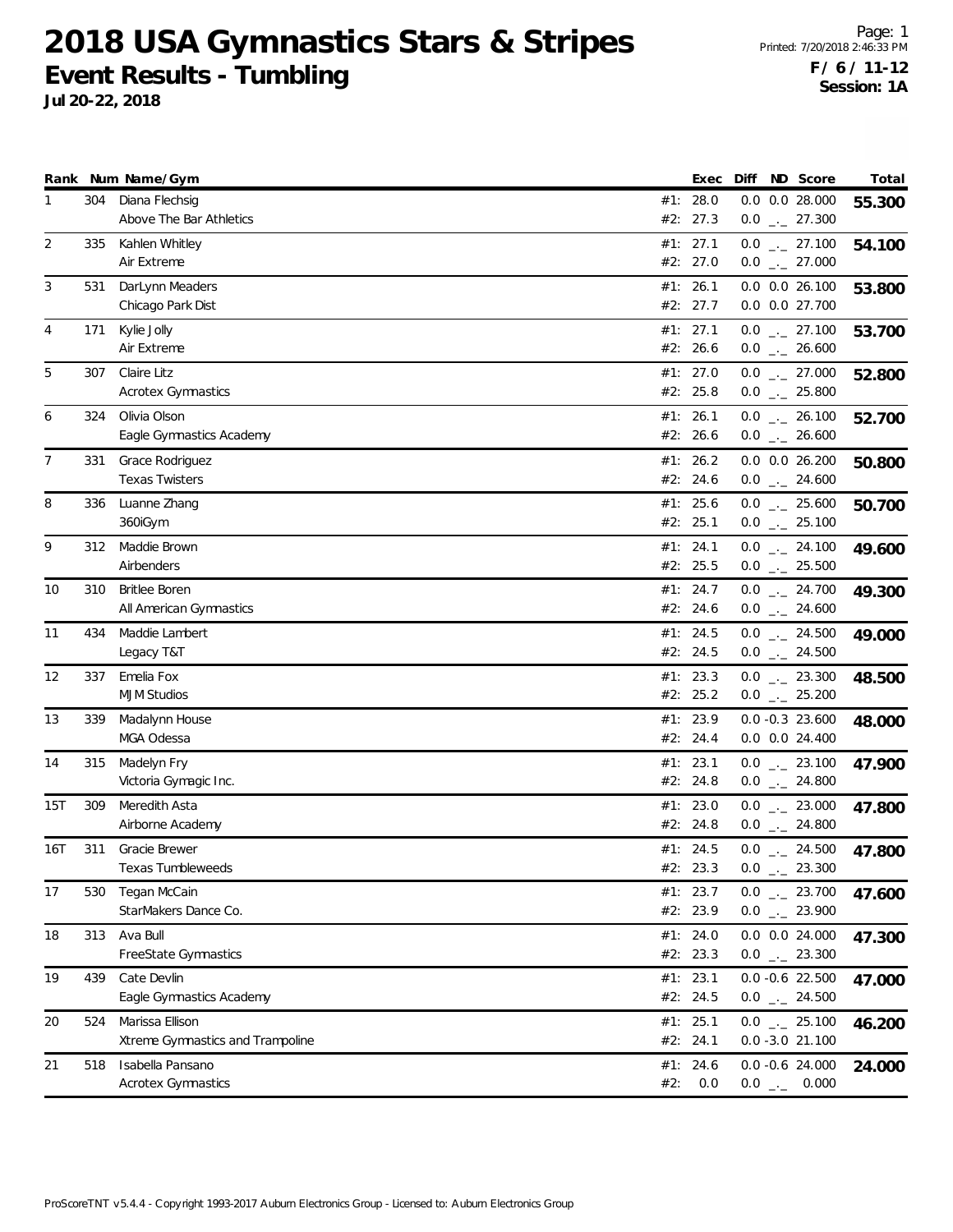| Total  |
|--------|
| 54.800 |
|        |
| 51.700 |
|        |
| 49.700 |
|        |
| 49 200 |
|        |
| 40.800 |
|        |
|        |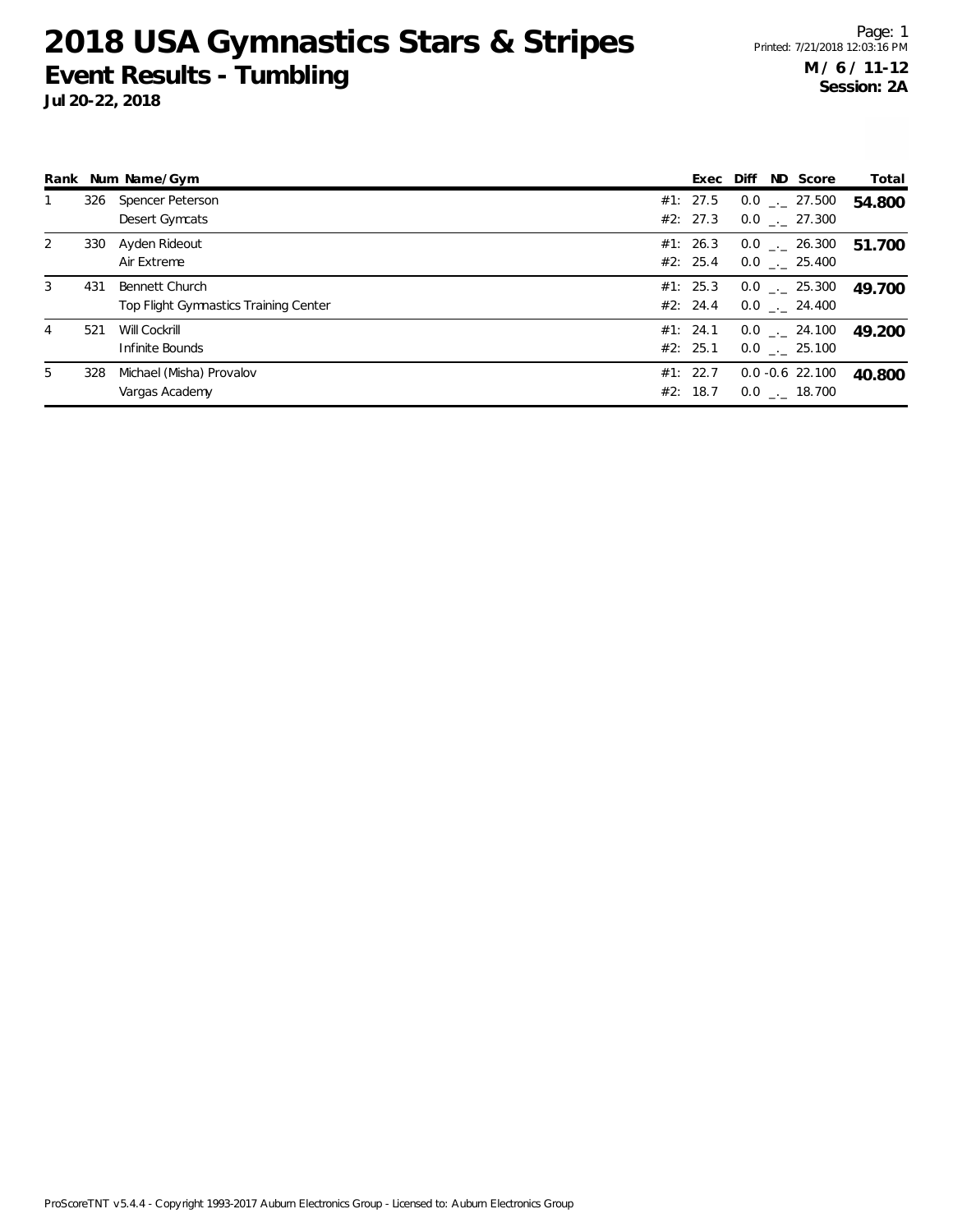|                |     | Rank Num Name/Gym                                            |            | Exec                 | Diff | ND Score                                 | Total  |
|----------------|-----|--------------------------------------------------------------|------------|----------------------|------|------------------------------------------|--------|
| 1              | 306 | Hadley Kelly<br>Maximum Athletic Center                      | #2:        | #1: 26.6<br>27.4     |      | $0.0$ $0.0$ 26.600<br>$0.0 - 0.3$ 27.100 | 53.700 |
| 2              | 515 | Gabrielle LaFreniere<br>Eagles Wings Athletics-Prosper       | #2:        | #1: 26.5<br>26.3     |      | $0.0$ $0.0$ 26.500<br>$0.0$ $0.0$ 26.300 | 52.800 |
| 3              | 426 | Alyssa Francisco<br>Funtastic Gymnastics                     | #1:        | 26.3<br>#2: 26.0     |      | 0.0 0.0 26.300<br>$0.0$ $0.0$ 26.000     | 52.300 |
| 4              | 533 | Lindsey Rago<br>Fusion Gymnastics Center, LLC                | #1:<br>#2: | 25.6<br>25.4         |      | $0.0$ $0.0$ 25.600<br>$0.0$ $0.0$ 25.400 | 51.000 |
| 5              | 303 | Jayda Dearing<br>Wasatch T&T                                 |            | #1: 25.9<br>#2: 25.6 |      | $0.0 - 0.6$ 25.300<br>$0.0$ $0.0$ 25.600 | 50.900 |
| 6              | 541 | Nicole Wills<br>Desert Gymcats                               | #1:        | 25.2<br>#2: 25.6     |      | 0.0 0.0 25.200<br>$0.0$ $0.0$ 25.600     | 50.800 |
| $\overline{7}$ | 429 | Morgan Brandl<br>Airborne Academy                            | #1:<br>#2: | 25.7<br>25.0         |      | 0.0 0.0 25.700<br>$0.0$ $0.0$ 25.000     | 50.700 |
| 8              | 305 | Molly Hunsberger<br>Legacy T&T                               |            | #1: 25.5<br>#2: 24.8 |      | $0.0$ $0.0$ 25.500<br>0.0 0.0 24.800     | 50.300 |
| 9              | 430 | Sofia Caldera Dorta<br>The Palaestra                         |            | #1: 24.6<br>#2: 25.9 |      | $0.0 - 0.3$ 24.300<br>0.0 0.0 25.900     | 50.200 |
| 10T            | 534 | Macey Reed<br><b>TDC Athletics</b>                           |            | #1: 24.9<br>#2: 24.7 |      | 0.0 0.0 24.900<br>$0.0$ $0.0$ 24.700     | 49.600 |
| 11T            | 329 | Kalani Queathem<br>G-Force Gymnastics                        | #1:        | 25.3<br>#2: 24.3     |      | 0.0 0.0 25.300<br>0.0 0.0 24.300         | 49.600 |
| 12T            | 348 | Ashlynne Richens-Huffaker<br>All American Tumbling and Dance | #1:<br>#2: | 26.1<br>23.5         |      | $0.0$ $0.0$ 26.100<br>0.0 0.0 23.500     | 49.600 |
| 13T            | 346 | <b>Emily Patel</b><br>Longview Gymnastics/Faith Flip         |            | #1: 24.3<br>#2: 24.8 |      | 0.0 0.0 24.300<br>0.0 0.0 24.800         | 49.100 |
| 14T            | 344 | Jessica Flaming<br>All American Gymnastics                   |            | #1: 24.9<br>#2: 24.2 |      | 0.0 0.0 24.900<br>$0.0$ $0.0$ 24.200     | 49.100 |
| 15             | 170 | <b>Blakelee Sladek</b><br><b>Texas Tumbleweeds</b>           | #1:<br>#2: | 24.6<br>23.8         |      | 0.0 0.0 24.600<br>0.0 0.0 23.800         | 48.400 |
| 16             | 308 | Kayla Robinson<br><b>TAG USA Gymnastics</b>                  |            | #1: 23.5<br>#2: 24.4 |      | $0.0$ $0.0$ 23.500<br>$0.0$ $0.0$ 24.400 | 47.900 |
| 17             | 168 | GraceAnne Hodgson<br>Jills Gymnastics                        |            | #1: 23.8<br>#2: 24.0 |      | 0.0 0.0 23.800<br>$0.0$ $0.0$ 24.000     | 47.800 |
| 18             | 321 | Ashley Martin<br>High Uinta Gymnastics                       |            | #1: 24.1<br>#2: 22.8 |      | 0.0 0.0 24.100<br>$0.0$ $0.0$ 22.800     | 46.900 |
| 19             | 516 | Brooke Margheim<br>Carpenter Center T&T                      |            | #1: 23.9<br>#2: 22.6 |      | 0.0 0.0 23.900<br>$0.0$ $0.0$ 22.600     | 46.500 |
| 20             | 435 | Addison Payne<br>Stingray TNT Marietta                       |            | #1: 23.5<br>#2: 22.8 |      | 0.0 0.0 23.500<br>$0.0$ $0.0$ 22.800     | 46.300 |
| 21             | 528 | Elianna King<br>Legacy T&T                                   |            | #1: 21.3<br>#2: 23.7 |      | 0.0 0.0 21.300<br>0.0 0.0 23.700         | 45.000 |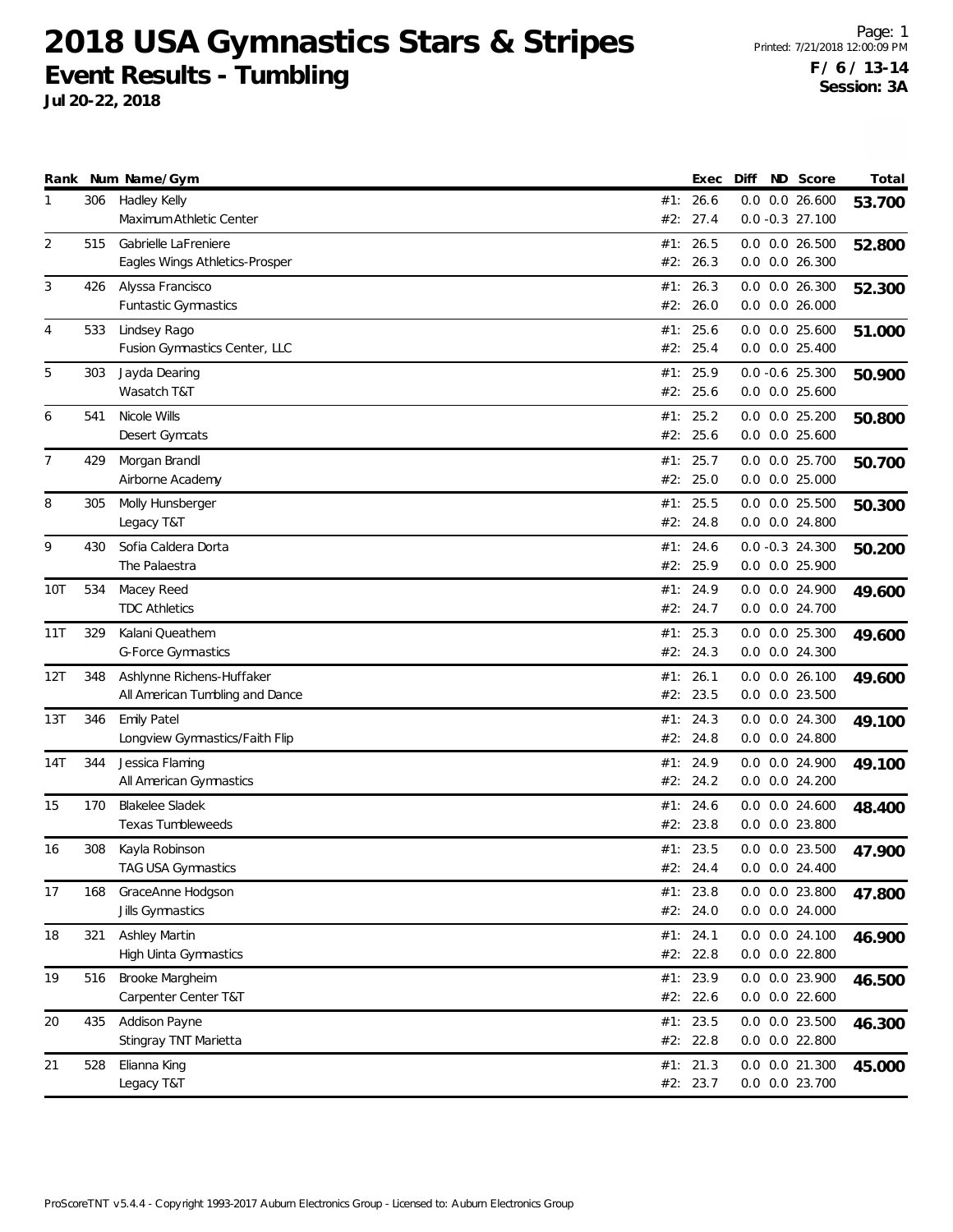|    |     | Rank Num Name/Gym                                 | Exec                 | Diff | ND Score                                 | Total  |
|----|-----|---------------------------------------------------|----------------------|------|------------------------------------------|--------|
| 1T | 438 | Jackson Wells<br>Waxahachie Gymnastics Center     | #1: 23.9<br>#2: 25.9 |      | $0.0$ $_{--}$ 23.900<br>$0.0$ _._ 25.900 | 49.800 |
| 2T | 341 | Lorenzo Stisser<br>Dynamite Academy of Gymnastics | #1: 24.4<br>#2: 25.4 |      | $0.0$ _ $-$ 24.400<br>$0.0$ _._ 25.400   | 49.800 |
| 3  | 432 | Antonio Figueroa<br><b>Acrotex Gymnastics</b>     | #1: 25.6<br>#2: 22.0 |      | $0.0$ _._ 25.600<br>$0.0 - 0.3$ 21.700   | 47.300 |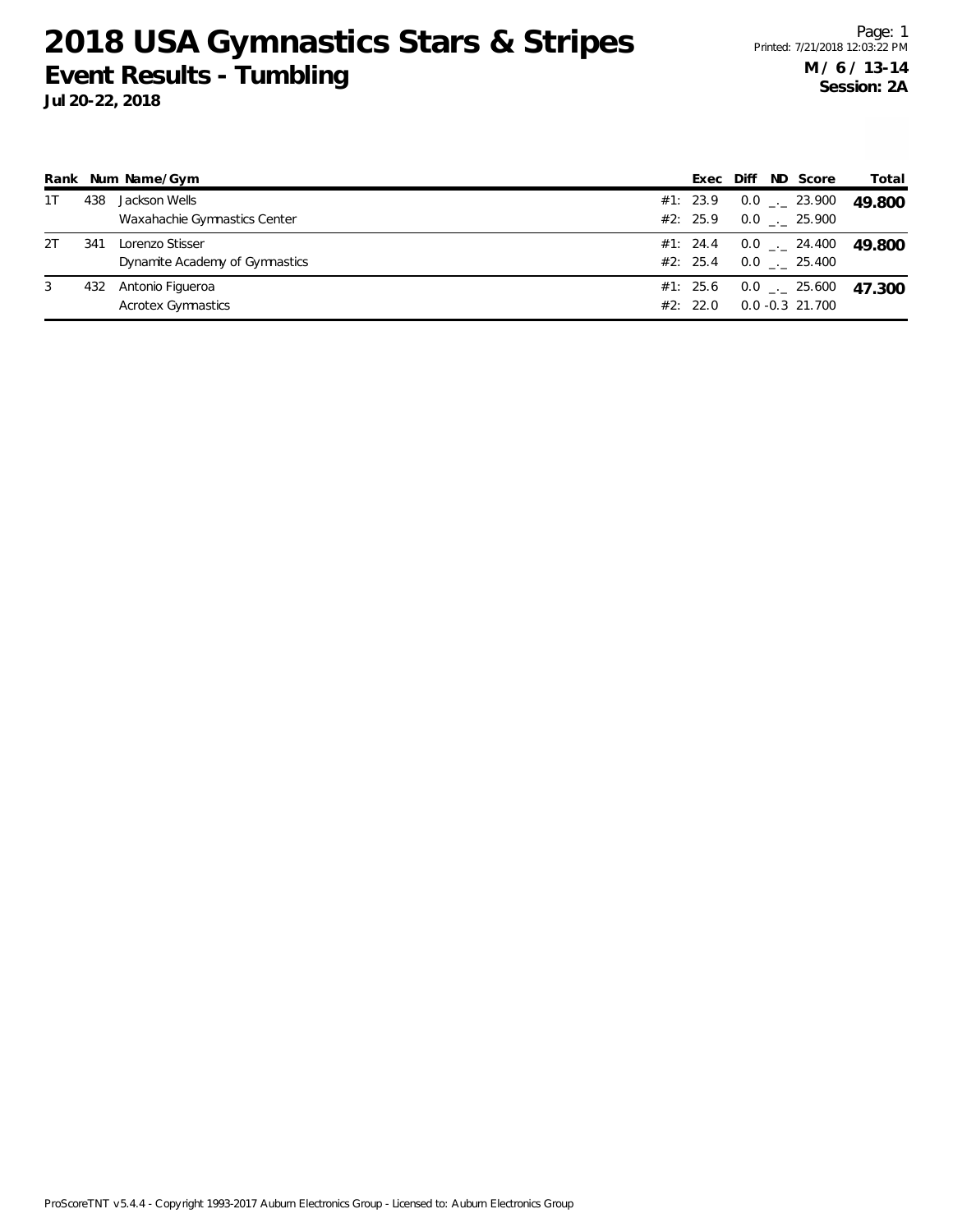|   |     | Rank Num Name/Gym                                | Exec                 | Diff | ND Score                             | Total  |
|---|-----|--------------------------------------------------|----------------------|------|--------------------------------------|--------|
|   | 347 | Kailey Payne<br>Gymnastics Of San Antonio        | #1: 24.2<br>#2: 23.4 |      | $0.0$ _._ 24.200<br>$0.0$ _. 23.400  | 47.600 |
| 2 | 520 | Caitannly Carter<br>StarMakers Dance Co.         | #1: 22.4<br>#2: 25.0 |      | $0.0 - 0.3$ 22.100<br>$0.0$ . 25.000 | 47.100 |
| 3 | 172 | Makayla Ashby<br>All American Tumbling and Dance | #1: 23.5<br>#2: 22.1 |      | $0.0$ _._ 23.500<br>$0.0$ _. 22.100  | 45.600 |
| 4 | 539 | Shreya Venkatraman<br>Springtime T&T             | #1: 22.1<br>#2: 22.2 |      | $0.0$ _._ 22.100<br>$0.0$ _ 22.200   | 44.300 |